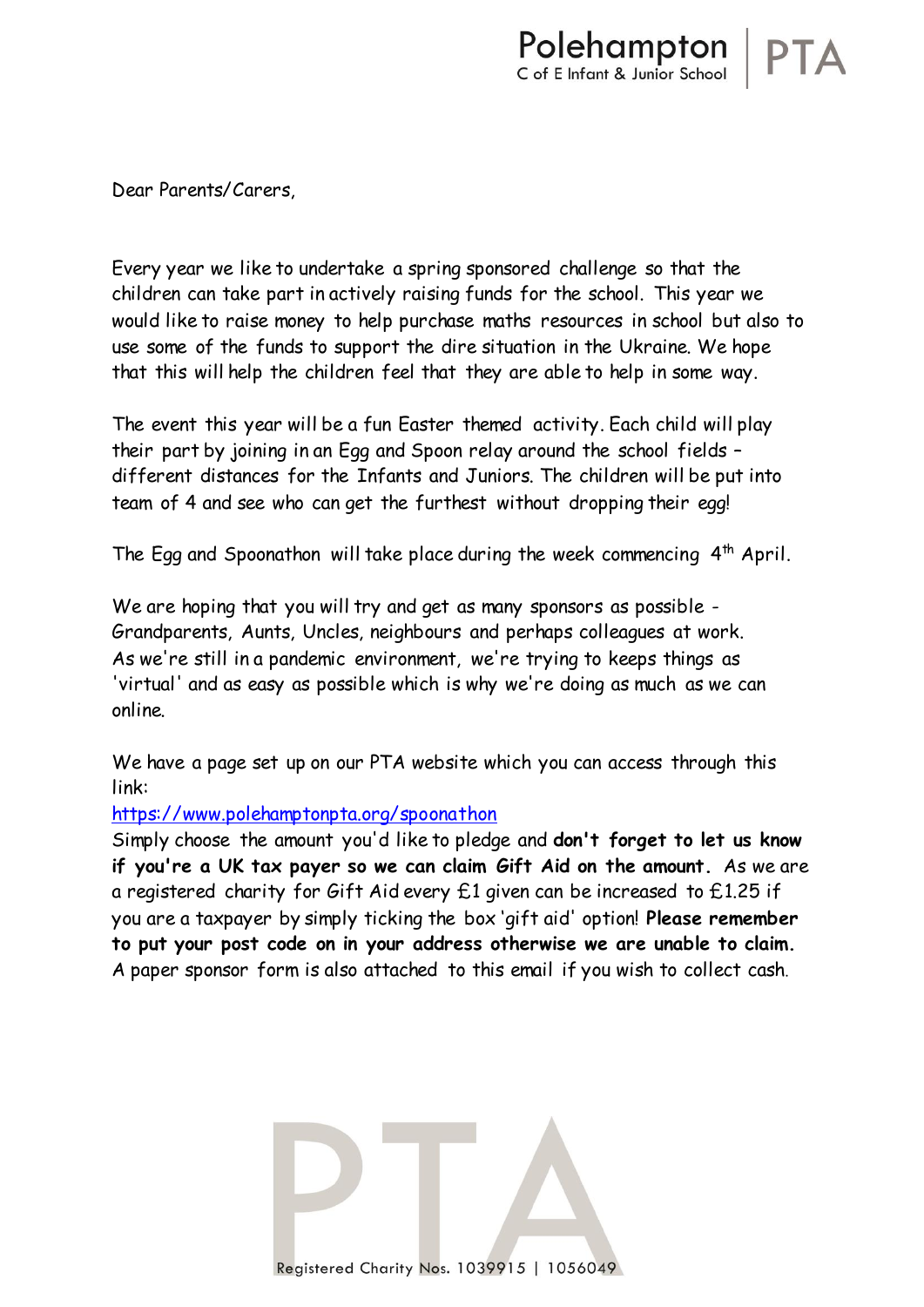

Please ensure your completed sponsor forms are returned to the school office by **Friday 8th April.**

Please help our children with their Egg and Spoon challenge and let's raise as much money as we can.

We will also be needing parent volunteers on the days of the challenge. If you are not already on the PTA Helping hands whatsapp please email [polehamptonpta@gmail.com](mailto:polehamptonpta@gmail.com) with your mobile number and will add you on. We will ask on there for parent volunteers.

Good luck! The PTA team